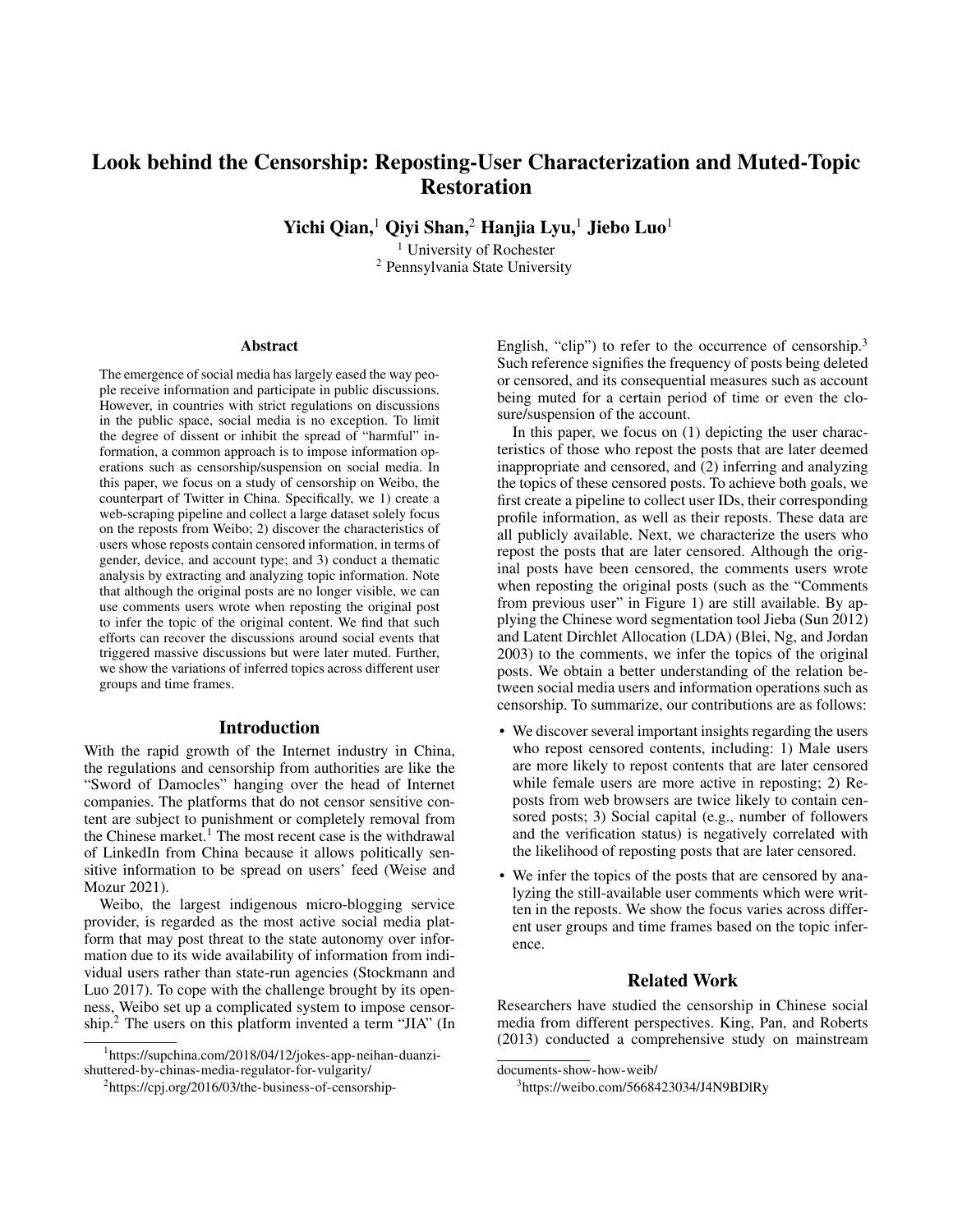blog websites and bbs sites. They discovered that the goal of censorship is to cut social ties and thus prevent collective actions. Liu and Zhao (2021) found that multimedia posts suffer from ore scrutiny than plain-text posts. Arefi et al. (2019) implemented a multi-model approach, combining computer vision and NLP techniques, to predict whether a post would be censored. They showed that political posts are more likely to be censored. Additionally, Ng, Feldman, and Leberknight (2018) used linguistic features and Naive Bayes classifier to predict the likelihood of censorship. Kenney and Leberknight (2021) used pure user demographic information to build a binomial regression model to predict the degree of censorship with the datasets collected in 2012. Although they abandoned their model due to poor performance, they inferred that male verified users were very likely to post offensive content.

Previous work around content mining on Weibo (Bao et al. 2013; Wang et al. 2020) either has a limited scope on topics or the users groups or both, while this study does not limit the scope of our crawler from the beginning. In addition, to our best knowledge, our study presents the first attempt of topic inference/restoration from comments on reposts, while most linguistic feature approaches in the censored topic extractions are based on the censored content itself, which would need a second-time query.



# Data Collection

Figure 1: An example repost where the original post has been censored.

Weibo supports massive amount of daily traffic, and restricts web crawlers from scraping information freely. To overcome this obstacle, we design a framework that allows us to collect a relatively representative Weibo dataset. The data collection procedure is composed of (1) collecting user IDs, and (2) collecting user characteristics and posts.

#### Collecting User IDs

First, we create a seed user set. Specifically, when we create a new Weibo account, Weibo will randomly recommend 80 influencers to us so that we can decide whether we follow them or not. These 80 influencers are related to almost all major fields, including "interesting video bloggers", "Weibo hot-topic", celebrities, anime, electronics, sports, general science, humor, fashion, politics, sports, education, vehicles,

gourmets, finance, pets, fashion, culture, and lifestyle. We use these 80 influencers to construct the seed user set. Next, we search for users by a shifting mechanism which is shown in Figure 2. We crawl the followers of these 80 influencers, denoted by  $User\_Set_1$ . We then crawl the users that are followed by users in  $User\_Set_1$ , denoted by  $User\_Set_2$ . After obtaining  $User\_Set_2$ , we crawl the followers of the users in  $User\_Set_2$ , denoted by  $User\_Set_3$ . We keep crawling users among the follower list and the following list until there are no more new users. One disadvantage of only crawling the users from the following list is that the Weibo users with a larger social capital (e.g., more followers) tend to follow each other more frequently, which may create sampling bias. However, only crawling the users from the follower list may create other drawbacks. For example, due to the high ratio of Weibo ghost accounts being used to create fake followers (Zhang and Lu 2016), the dataset that is constructed only based on the users from the follower list may contain a high proportion of ghost accounts. To account for the trade-off between using only the follower list or the following list, we choose to crawl users from both of them. In the end, we collect 1,028,264 unique Weibo user IDs.

To confirm that our seeding method does not introduce undue selection biases to the collected dataset, we further seed another 80 celebrities and collect a second smaller dataset with 50,000 users for robustness verification. We conduct the same experiments using the first and second datasets. The findings do not fundamentally change.



Figure 2: Diagram of searching for users.

#### Collecting User Characteristics and Posts

In Weibo, user ID is a unique identifier for each user. With user IDs, we are able to access users' publicly available



Figure 3: Available User Information.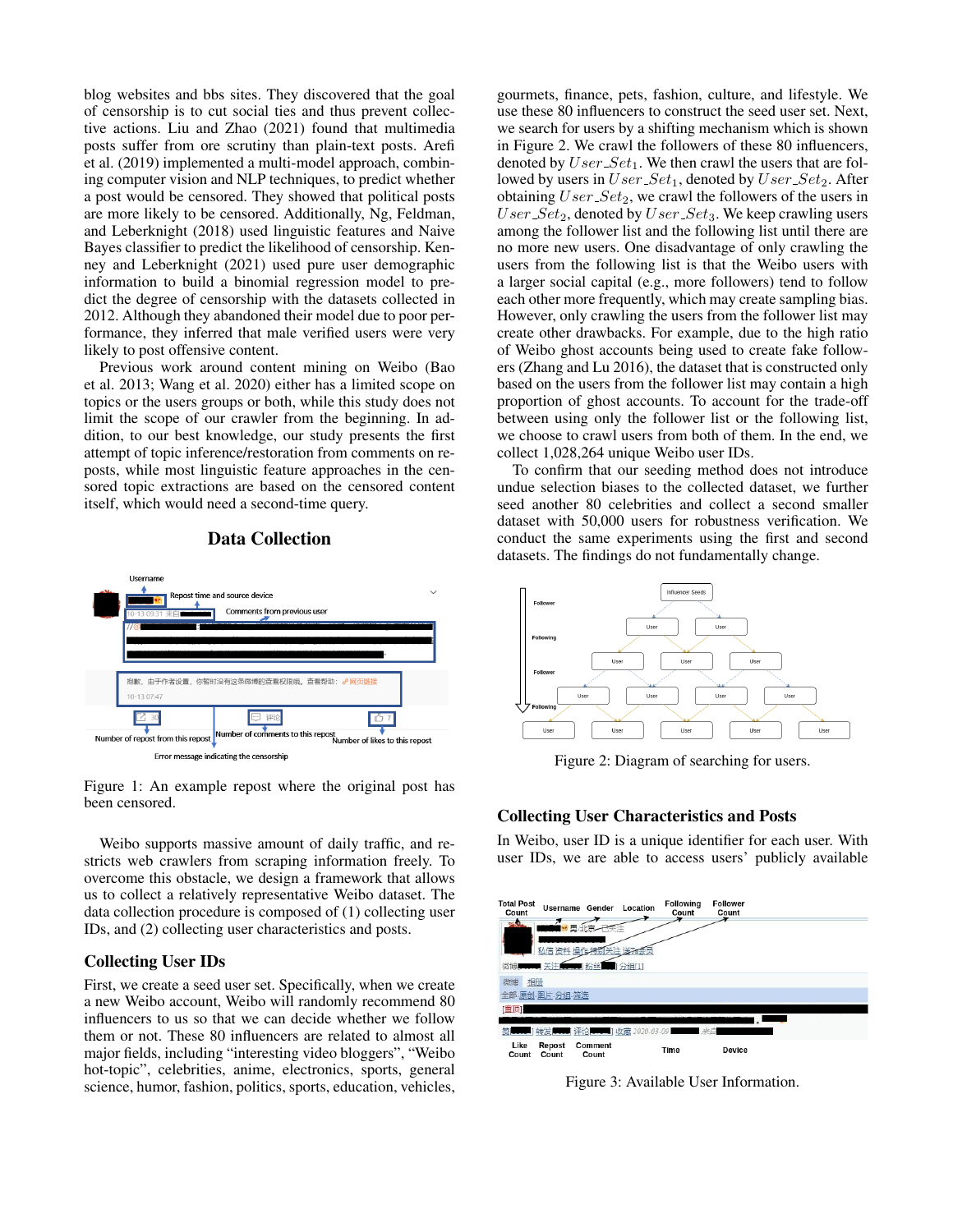characteristics and posts by visiting their home page URL through *https://weibo.cn/u/[user ID]*. From the homepage of each user (see Figure 3), we crawl the user characteristics including username, gender, location, post count, follower count, and following count. All the publicly available posts and the corresponding attributes are collected including the post content, published time, device, "like" count, repost count, and comment count. Around 20 million posts are retrieved.

To determine whether a post has been censored by the operator/authorities when we encounter error messages in retrieving the original post, we take a close look at all the error messages Weibo issues. If the error message is in one of these circumstances, it means the post was censored forcibly:

- 1. The error message indicates that the account was reported for violating community rules;
- 2. The error message indicates that the the non-visibility is caused by the permission set by the poster;
- 3. The error message indicates that the post has been reported by multiple users for violating community rules;
- 4. The error message contains a link prompting user to look for further guidance.

The second seems to relate the non-visibility to user's subjective choice, while in fact it is not. If a user takes the initiative to set the visibility, then the error message would clearly clarify to which visibility level the user set. For example, if the user set the visibility to "6 months", then the error message would mention that the post is set as "only visible for the first 6 months".

#### Descriptive Analysis

Table 1 provides a general summary of the dataset we have collected. Among all the users, we find that around 450,000 users have not reposted any posts. There are multiple reasons behind this: some of them may be ghost accounts (Zhang and Lu 2016) and these accounts are often very silent; it could also be that a user solely uses Weibo to record personal feelings so rarely does this user repost; another explanation is that the user's account has been muted due to inappropriate posts. Once a user is muted, not only can he/she not send any post, but all his/her past posts/reposts are also set hidden from other users. Further, among the users with at least one repost, we find 179,307 (31.21%) of them have reposted at least one post that is later censored.

Table 1: Summary of the collected data.

| Data                                         | Count      |
|----------------------------------------------|------------|
| Reposts                                      | 19,428,137 |
| Reposts with censored original posts         | 553,509    |
| <b>Users</b>                                 | 1.028.264  |
| Users with at least one repost               | 574.356    |
| Users whose reposts contain censored content | 179,307    |

In terms of reposts, the reposts with censored original content account for roughly 2.8% of the total reposts, which is *consistent* with the findings of Ng, Feldman, and Peng

(2020), who used a combination of third-party data and selfcollected data, indicating a good performance of our data collection framework.

Because users have different number of reposts, the absolute number of reposts with censored original content alone is not a good measure to analyze how frequently a user reposts content that is later censored. Hence, we use the *ratio of reposts with censored content* by normalizing the number of reposts with censored original post by the number of reposts. The calculations are as follows

$$
\frac{\#Re posts\ with\ Censored\ Content}{\#Re posts}
$$

Our study focuses on the users with at least one repost. For convenience, we refer to this group of users as active users and the study from this point will mainly focus on this group of users.

# Gender

The majority of active users on Weibo are women (66.5%). This finding disagrees with the gender distribution (Men account for 57% of the total users) found by other researchers (Seema 2021). However, the reason behind this huge gap might be because that male users repost less. The average *ratios of reposts with censored content* of men and women is 0.04 and 0.02, respectively. Men are more likely to repost posts that are later censored. This finding is *consistent* with the conclusion of Kenney and Leberknight (2021).

## Social Capital

Verification Status The verification of an account on Weibo is very much like Twitter, but with a much lenient criteria (SEO 2019). The major difference is that Twitter focuses more on the contributions a user have for certain area(s) and whether the user has continuously make such contributions, while Weibo only requires that the user needs to be followed by two or more verified users and the numbers of followings and followers need to exceed 50. In our dataset, the ratio of verified accounts versus unverified accounts is roughly 1:13. In terms of the comparison of *ratios of reposts with censored content*, the users from the unverified group tend to have more reposts with censored content (0.03), compared to the average ratio of verified accounts (0.02). The stricter punishment against verified users,<sup>4</sup> especially those with many followers, explains such gap. For users that have accumulated millions of followers over years, the cost of the suspension is expensive.

Influence Power To further examine how social capital affects user's repost pattern, we introduce a new metric – "Influence Power" on a scale from 1 to 10 degrees. Each degree means 10% quantile. For example, if a user falls into the second degree group, then it means that his/her number of followers fall within the range of 10% quantile and 20% quantile among the distribution of number of followers for all active users. In our dataset, the users of the 8th degree

<sup>4</sup> https://www.economist.com/analects/2013/09/16/ humiliating-the-big-vs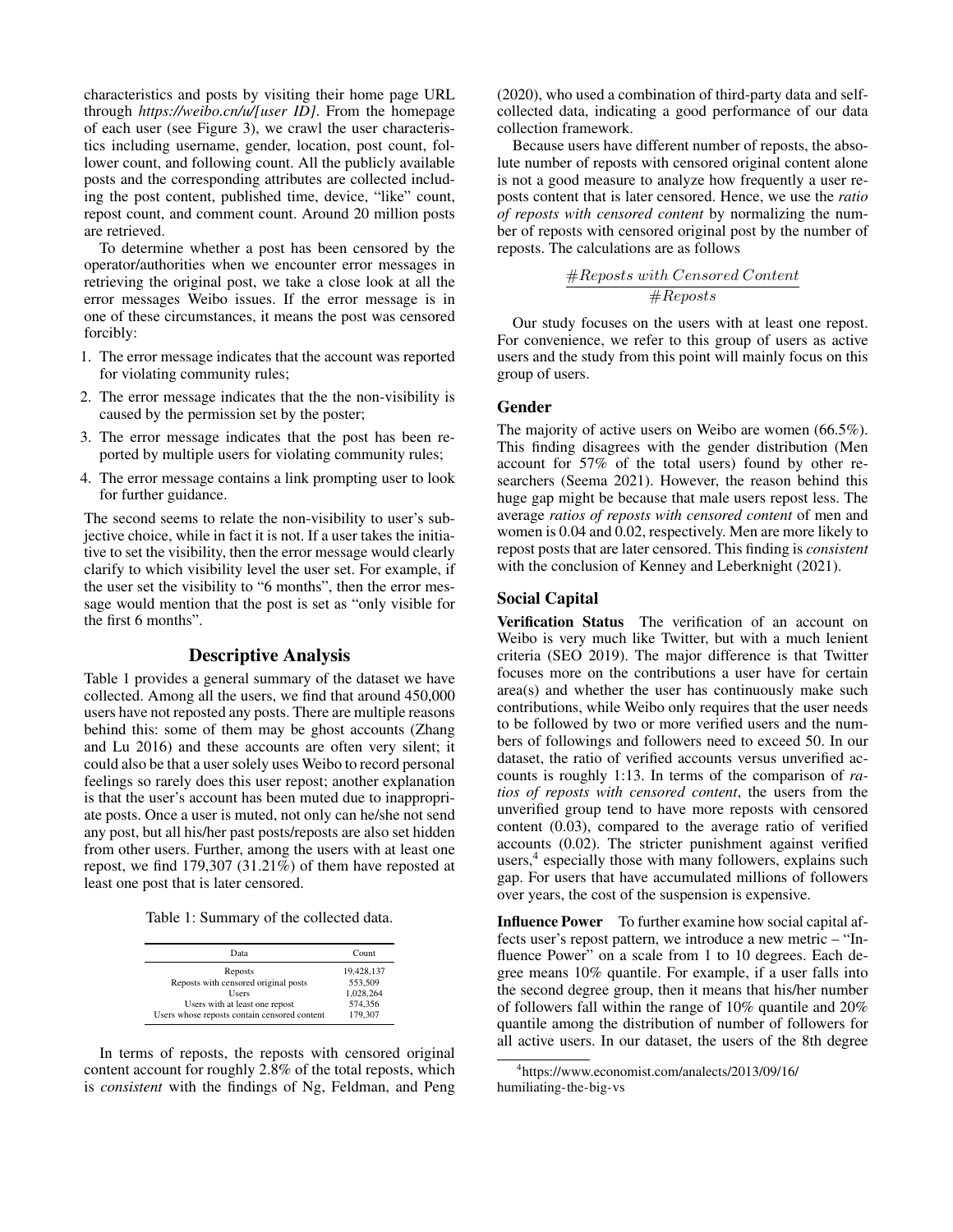group have the most "Influence Power". The range of number of followers in the 8th degree group is between 196 to 367. Therefore, the spike at the 8th degree group suggests that users with around 200 followers tend to repost content that is later censored.

## User Device

Weibo records the detailed information of the devices that the users use to repost/post. We aggregate the devices to the brand level, and investigate whether or not it has any impact on the ratio of reposts with censored content. *Apple* monopolizes as the top brand from which reposts are made, surpassing the summation of the next three brands (*Android*, *Honor*, *Huawei*). Interestingly, from the 2021Q2 market report (Team 2021), *Apple* ranked the fourth place in shipments, while *Vivo*, *Oppo*, *Xiaomi* ranked from the first to the third, respectively. The reason of the difference between *Apple*'s market share and the Weibo usage can be that users of both *Apple* and Weibo overlap heavily, while users using other devices do not use Weibo as much. With respect to the average *ratio of reposts with censored content* by different devices. *Web* has the highest ratio which indicates that reposts from Web browsers are more likely to contain content that is censored. Among the remaining brands, *Xiaomi* takes the lead, but with little difference with its runner-ups.

## Feature Importance Analysis

#### Model Selection

In this section, we intend to shed light on the influence of the aforementioned features on whether posting a repost contains censored content (for simplicity, we will refer it as "censored repost" in the following part of this paper). To measure the influence, we construct a decision treebased model and analyze the feature importance. For the tree model, we pick XGBoost (Chen and Guestrin 2016) over other boosting models because it outperforms other tree models in the experiment on heterogeneous data by Gorishniy et al. (2021).

#### **Training**

To feed our data into the model, we first one-hot encode our categorical variables. The features of interests are: device, user gender, number of posts, number of followers, number of followings, verification status, province and province GDP.

The dataset itself is extremely unbalanced, with only 2.8% of the reposts containing censored post. To construct a relatively balanced training set, we randomly sample 400,000 censored repost and 800,000 uncensored reposts. The number of uncensored posts is set to 800,000 in an attempt to capture as much information as possible while alleviating the data imbalance issue. For the testing set, we use the remaining 153,509 censored reposts and randomly sample 300,000 uncensored reposts. We set the learning rate at 0.02. We achieve an AUC score of 0.639 on the testing dataset.



Figure 4: SHAP approach of summarizing effects of features (we translate provinces from Chinese to English, so there is a "trans" in province variables; general device NA means the device information is hidden by users).

# Feature Interpretation

To better interpret the model, we use SHAP (Lundberg et al. 2020). The SHAP values are shown in Figure 4. The most important feature is "gender\_f", and we can see that high value of this feature imposes a negative impact on the output, and vice versa. This verifies our finding in the previous section, that men are more likely to post censored reposts. For the number of posts and the number of followings, they follow a similar pattern: two sides are most filled up by higher values and the middle is crowded by lower values, indicating that higher values can affect the output both negatively and positively while lower values have neutral effect. As for the usage of the device, we find that reposts from web browser are more likely to contain censored contents, which confirms the aforementioned discussions. The distribution of the SHAP values of the number of followers and "verification False" shows that as the value gets higher, the more negative effect it has on the output variable. A higher number of followers or being a verified user is negatively related to the chance of reposting censored content. This finding confirms our observation from the previous section as well.

#### Topic Inference

To find out what content are more likely to be censored, we use LDA (Blei, Ng, and Jordan 2003) to extract the topics. To measure the quality of an LDA, we use the coherence score  $(C_{\nu})$  and choose the number of topics with the highest score. Table 2 shows the top keywords per topic. Weibo users mostly talk about the stars of the entertainment industry such as "Wu Yifan", "Xiao Zhan", "Zhang Zhehan", etc. For example, "Wu Yifan"(also known as Kris Wu), a top pop star, has triggered hot discussions after he was accused of doping and sexual assault by a victim. Later, after the local police arrested and detained him,<sup>5</sup> Weibo started

<sup>5</sup> https://www.globaltimes.cn/page/202108/1231619.shtml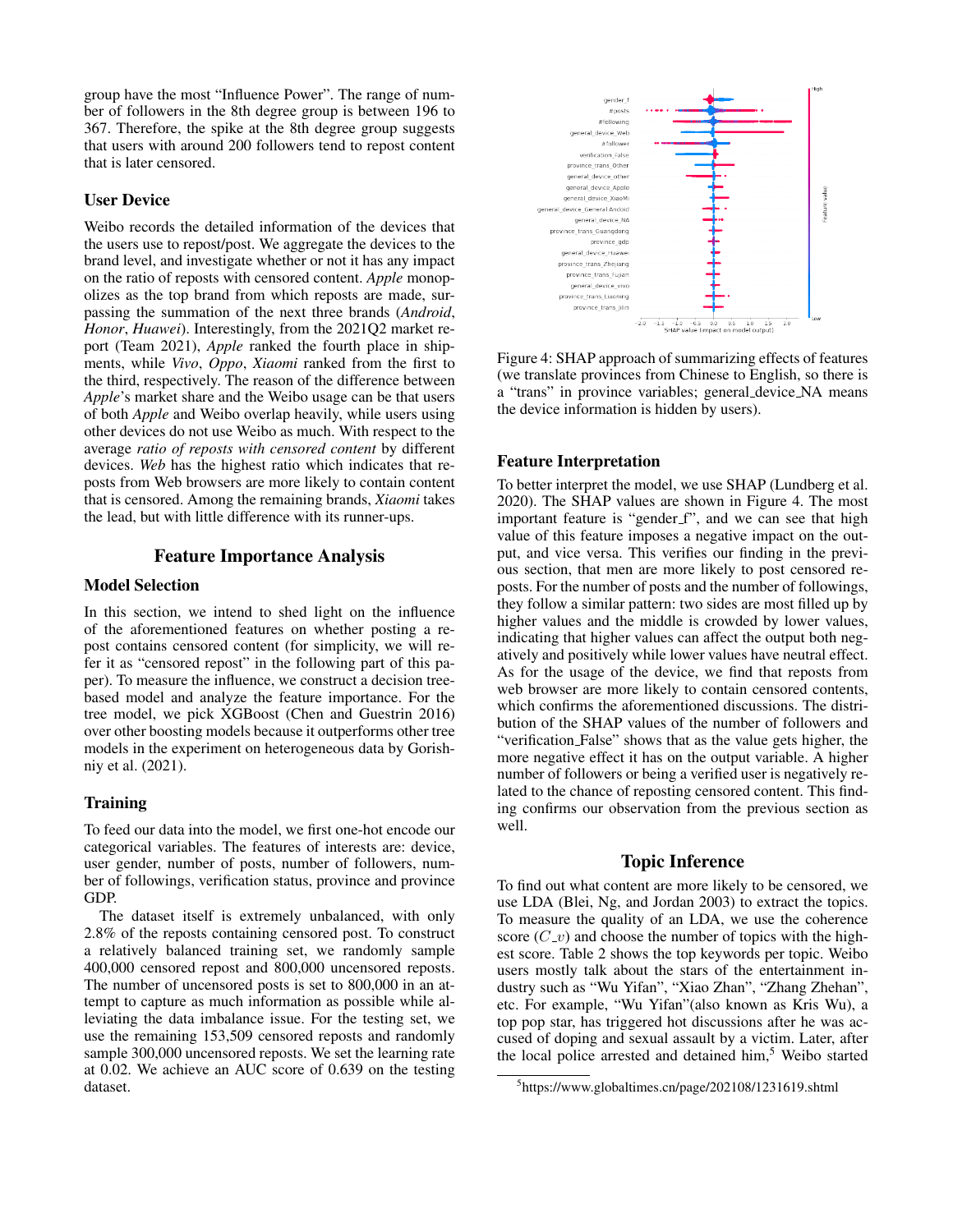to censor everything that was related to him, as well as the closure of his account. The appearance of the entertainmentrelated discussions can be attributed to the recent crackdown on celebrities whose behavior exceeded authorities' bottomline.<sup>6</sup> In the past, these celebrities' posts were often reposted frequently by their fans. After the closure/suspension of the celebrities' accounts, these reposts then become the one without visible original contents. Meanwhile, the flooding in Henan<sup>7</sup> also involves many discussions, many of which are about seeking assistance and reporting situation.

# Topics of the Subgroups

In previous sections, we have found that gender, social capital and the device are related to whether or not a Weibo user reposts censored content. To gain more insights, we conduct further topic analysis with regarding to these factors. More specifically, we apply the LDA to the censored reposts by female users, unverified users, and web browser users, respectively.

Female Users The topics of censored reposts by female users are more aggregated. Seven topics yield the highest coherence score. Except for the topics regarding flooding and entertainment stars, female users also talk about women, laws, etc., which are not found in the topics extracted from the general corpus.

Unverified Users The topics extracted from the censored reposts by unverified users are very much the same as the topics extracted from the general corpus, except that in one topic, it shows many Samaritan words, such as "engage in', "find", "help", "expand (means spreading useful information in Chinese)", etc., which shows that unverified users are more willing to play an active role on the platform.

Web Browser Users Three major differences are observed in the topics of the censored reposts by web browser users: (1) web browser users attend online lottery frequently; (2) topics also include shopping of top-trended items on "T-Mall" - an online shopping website resembles Amazon; (3) these reposts show much participation into online surveys.

# Temporal analysis

We aggregate the ratios to a monthly average and observe the points of changes. There are two major spikes, one is in the end of 2019 and the other is in September 2020.

To figure out what happened in late 2019, we select comments sent from November 2019 to February 2020 and apply the LDA model. Most topics are related to COVID-19. Apart from these pandemic-related topics, we have also observed the existence of "Wu Yifan", suggesting that "Wu Yifan" has long been a frequent topic.

We examine the comments from September 2020 to December 2020 in the same way. After almost a year since the

outbreak of pandemic, the COVID-19 related topics do not appear in the LDA results of the cencored reposts. Rather, there are many topics that are about "Wu Yifan". To be specific, the topics regarding him show his social activities, including car racing and commercial endorsements. After searching reports about his activities during that period, we find that he was racing cars for Porsche,<sup>8</sup> and attending fashion shows as ambassador of Louis Vuitton. <sup>9</sup> Apart from "Wu Yifan", we also observe topics related to "live stream", which is also a new topic that has not been observed in previous analysis.

Lastly, we study the comments in July 2021, when the scandal of "Wu Yifan" broke out, and the flooding in Henan province took place. We see many topics regarding the flooding, at least three of which are reposting help-seeking and status-update message. In terms of topics surrounding"Wu Yifan", there is one expressing concerns and attention on the progress of the matter, one talking about laws and expressing astonishment and the others are just admiring comments from the fans.

## **Conclusion**

This paper presents an improved web crawling pipeline to study user characteristics behind the repost with censored posts and the related topics inferred from still available comments related to now invisible censored contents. The study is conducted at a large scale and covers reposts in a span of over two and a half years.

In terms of user characterization, we show that 1) female users have a higher tendency of reposting while male users are more bold in reposting sensitive contents; 2) social capital acts as a heavy leverage when users repost contents, and as social capital increases, user's vigilance in reposting also increases; 3) reposts from web browsers have almost the twice likelihood than other devices in including censored original posts. Based on topic inference, we show the focus varies across different user groups and time frames.

Our study has several implications for the study of social media in countries with censorship policies. First, we propose a method to maximally restore the topics from comments even though the original posts are unavailable. This approach can save much time for researchers if they are concerned about topic extraction from missing data due to censorship. Second, we show the user portraits with regards to the likelihood of a user reposting content that are later censored from a large-scale dataset, which gives the broader society a sense of who are the users that are more actively involved with the discussion of sensitive topics.

By no means is this paper a comprehensive study on the censorship on Weibo. There are many other types of censorship that we do not cover. For example, Liu and Zhao (2021) mentioned the multimedia censorship including images and videos. Recently Weibo has implemented a new mild way of

<sup>6</sup> https://www.scmp.com/lifestyle/entertainment/article/ 3149435/zhao-wei-kris-wu-zhang-zhehan-chinese-stars-hitchinas

<sup>7</sup> https://www.reuters.com/world/china/death-toll-floodingchinas-henan-province-rises-302-2021-08-02/

<sup>8</sup> https://planetporsche.org/2020/10/30/porsche-sports-cupreturns-to-shanghai-for-momentous-porsche-sportscar-togetherday/

<sup>9</sup> https://www.dazeddigital.com/fashion/article/51091/1/kriswu-autumnwinter-2020-issue-virgil-abloh-louis-vuitton